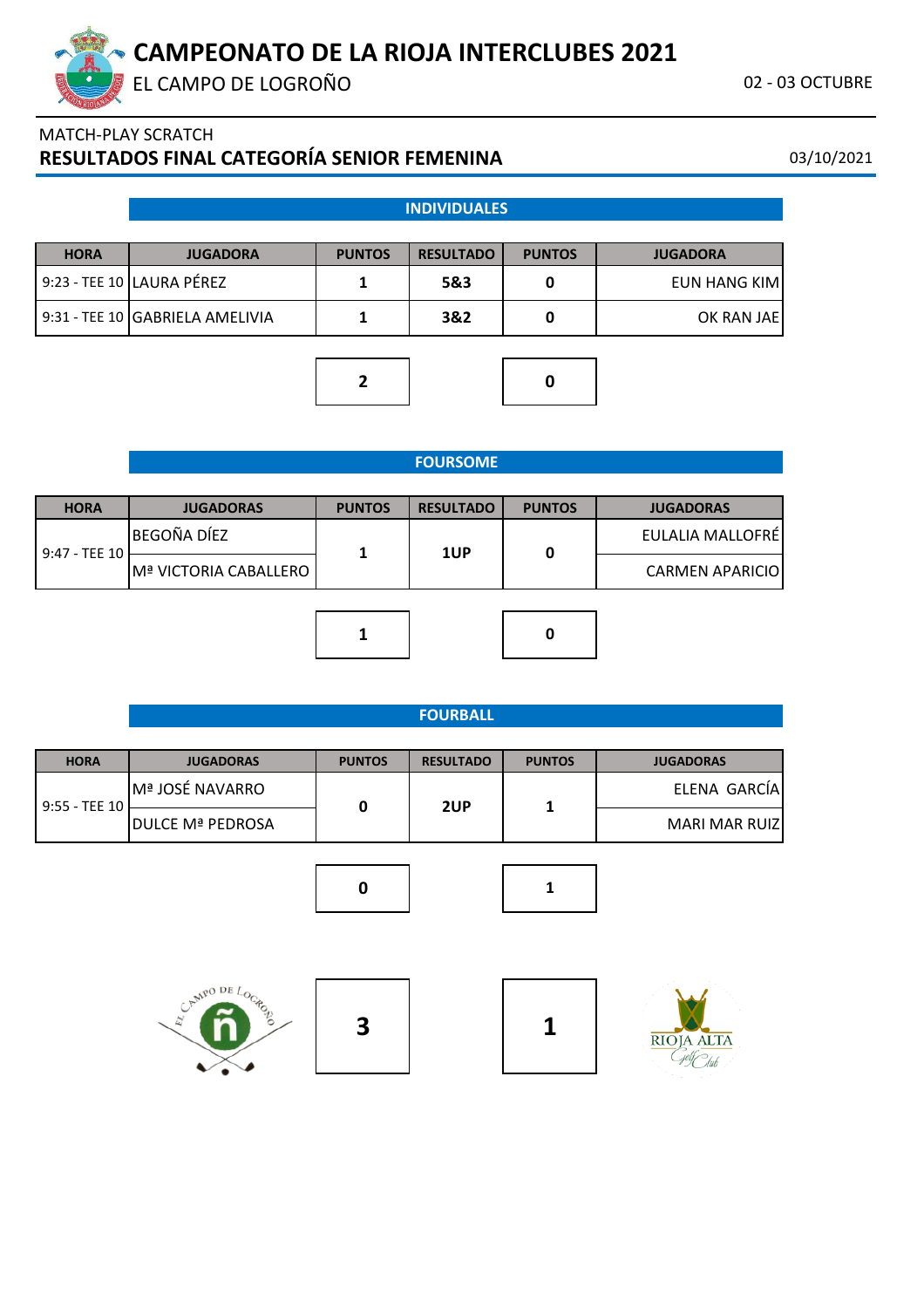EL CAMPO DE LOGROÑO **02 - 03 OCTUBRE** 

# STROKE-PLAY SCRATCH INDIVIDUAL **RESULTADOS CATEGORÍA SENIOR FEMENINA** 02/10/2021

|  |  | CAPITANA: DÍEZ GARCÍA, BEGOÑA            |     |     |
|--|--|------------------------------------------|-----|-----|
|  |  | RL04899155 PÉREZ RUIZ, LAURA             | 90  |     |
|  |  | RL04818918 AMELIVIA GARCÍA, GABRIELA     | 95  |     |
|  |  | RL04511979 DÍEZ GARCÍA, BEGOÑA           | 96  | 378 |
|  |  | RL04454545 CABALLERO GARCÍA, Mª VICTORIA | 97  |     |
|  |  | RL04818916 NAVARRO ROYO, Mª JOSÉ         | 103 |     |
|  |  | RL04351765 PEDROSA GÁRATE, DULCE Mª      | 108 |     |

|  |            |                        | <b>CAPITANA:</b> BARBI AYÚCAR, Mª VICTORIA |     |     |
|--|------------|------------------------|--------------------------------------------|-----|-----|
|  |            | RL05197725 JAE, OK RAN |                                            | 92  |     |
|  |            |                        | RL05207147 KIM, EUN HANG                   | 92  |     |
|  | RIOJA ALTA |                        | RL05720618 GARCÍA AGUIRRE, ELENA           | 97  | 386 |
|  |            |                        | RL05400783 RUIZ RAMIREZ, MARI MAR          | 105 |     |
|  |            |                        | RL05395513 MALLOFRÉ VILACLARA, EULALIA     | 108 |     |
|  |            |                        | VB04386683 APARICIO DÍEZ, CARMEN           | 124 |     |

|   |                     | <b>CAPITANA: CABALLERO VARGAS, OLGA</b>       |     |     |
|---|---------------------|-----------------------------------------------|-----|-----|
|   |                     | RL06364316 OROZ GONZÁLEZ, BEGOÑA              | 98  |     |
|   |                     | RL06432853 PANADERO DÍAZ, ANA ISABEL          | 99  |     |
| 3 |                     | RL00201515 ÁLVAREZ NÁJERA, CARLOTA            | 104 | 408 |
|   |                     | RL06608062 MARTÍNEZ DE PISÓN PETRIRENA, PILAR | 107 |     |
|   | <sup>C</sup> AMPO ' | RL06369672 CRESPO CARAZO, Mª ROSA             | 108 |     |
|   |                     | RL06395663 MARTÍNEZ PARAMIO, MARÍA            | 118 |     |

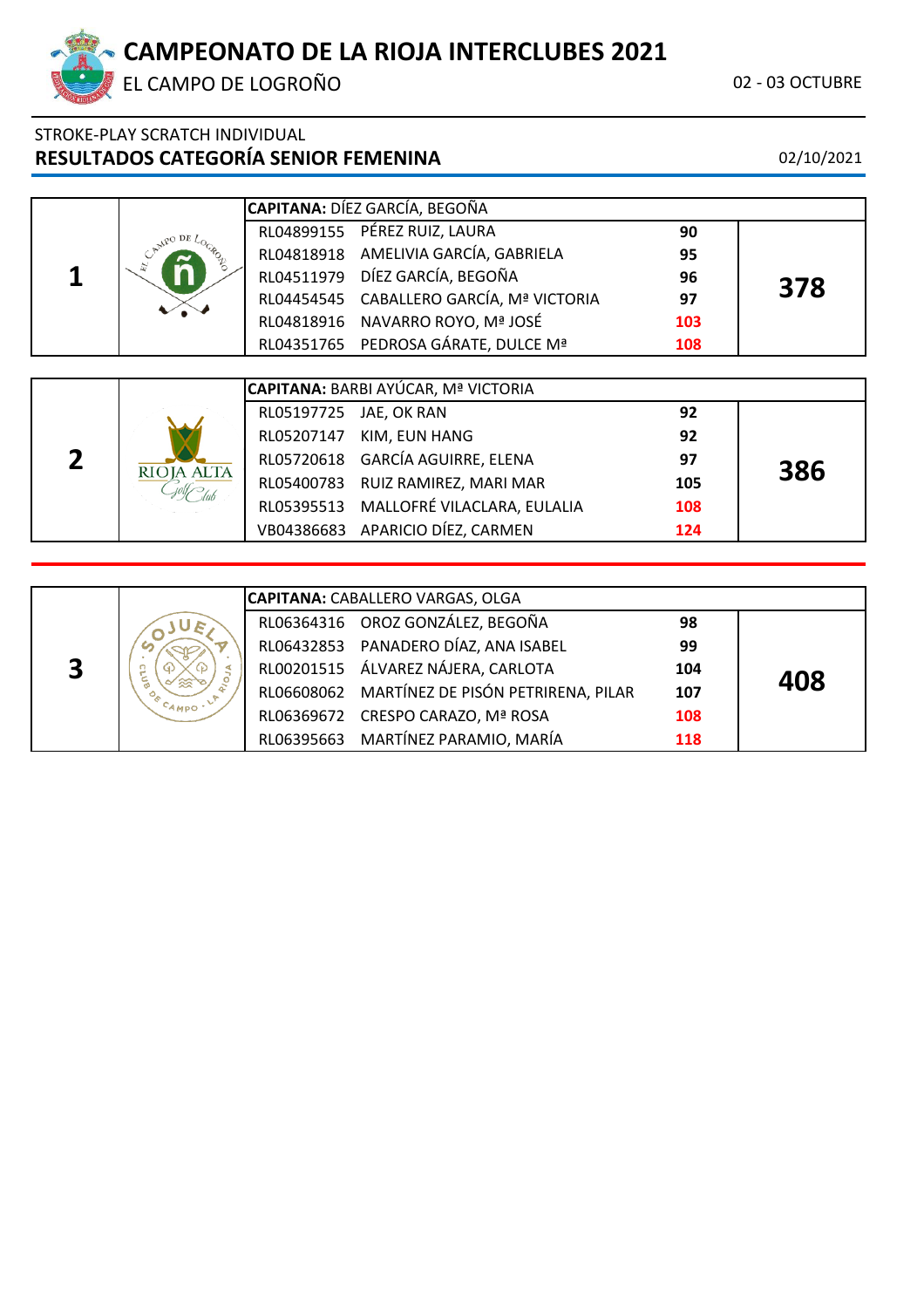EL CAMPO DE LOGROÑO CONSTANTE EN 1989 DE LOGROÑO CONSTANTE EN 1989 DE LOGROÑO CONSTANTE EN 1989 DE LOGROÑO COM

# MATCH-PLAY SCRATCH **RESULTADOS FINAL CATEGORÍA SENIOR MASCULINA** 03/10/2021

|  |  | <b>INDIVIDUALES</b> |
|--|--|---------------------|
|  |  |                     |

| <b>HORA</b> | <b>JUGADORA</b>                    | <b>PUNTOS</b> | <b>RESULTADO</b> | <b>PUNTOS</b> | <b>JUGADORA</b>             |
|-------------|------------------------------------|---------------|------------------|---------------|-----------------------------|
|             | 8:35 - TEE 10 JAVIER ROMERO        | 0             | 7&5              |               | MARTÍN ARIETA-A.            |
|             | 8:43 - TEE 10 LUIS A. GARCÍA       | 0             | 9&8              |               | EDUARDO BLANCO              |
|             | 8:51 - TEE 10 JOSÉ ANTONIO BENÍTEZ | 0             | 4&3              |               | <b>JUAN M. ILLARRAMENDI</b> |
|             | 8:59 - TEE 10   ROBERTO URRUTIA    | 1             | 6&5              | $\bf{0}$      | MANUEL GARRANCHO            |
|             | 9:07 - TEE 10 LUIS Á. OTERO        | 1/2           | AS               | 1/2           | <b>JAVIER URGOITI</b>       |
|             | 9:15 - TEE 10 VÍCTOR MANSO         |               | 1UP              | $\mathbf{0}$  | <b>JOSÉ LUIS AZPITARTE</b>  |



### **FOURSOME**

| <b>HORA</b>     | <b>JUGADORAS</b>         | <b>PUNTOS</b> | <b>RESULTADO</b> | <b>PUNTOS</b> | <b>JUGADORAS</b>    |
|-----------------|--------------------------|---------------|------------------|---------------|---------------------|
| $9:39 - TEE 10$ | <b>EUGENIO RODRÍGUEZ</b> |               | 6&4              | 0             | RAMÓN BAGLIETTO     |
|                 | <b>JAVIER AZOFRA</b>     |               |                  |               | <b>PEDRO ORTEGA</b> |
|                 |                          |               |                  |               |                     |
|                 |                          |               |                  | 0             |                     |

|                |                       |               | <b>FOURBALL</b>  |               |                       |
|----------------|-----------------------|---------------|------------------|---------------|-----------------------|
| <b>HORA</b>    | <b>JUGADORAS</b>      | <b>PUNTOS</b> | <b>RESULTADO</b> | <b>PUNTOS</b> | <b>JUGADORAS</b>      |
|                | <b>MOISÉS HERRERO</b> |               | 2&1              |               | <b>JOSEBA ZARRAGA</b> |
| 10:05 - TEE 10 | JAVIER DEL POZO       | $\mathbf 0$   |                  |               | <b>ALBERTO RUIZ</b>   |
|                |                       |               |                  |               |                       |
|                |                       | 0             |                  |               |                       |



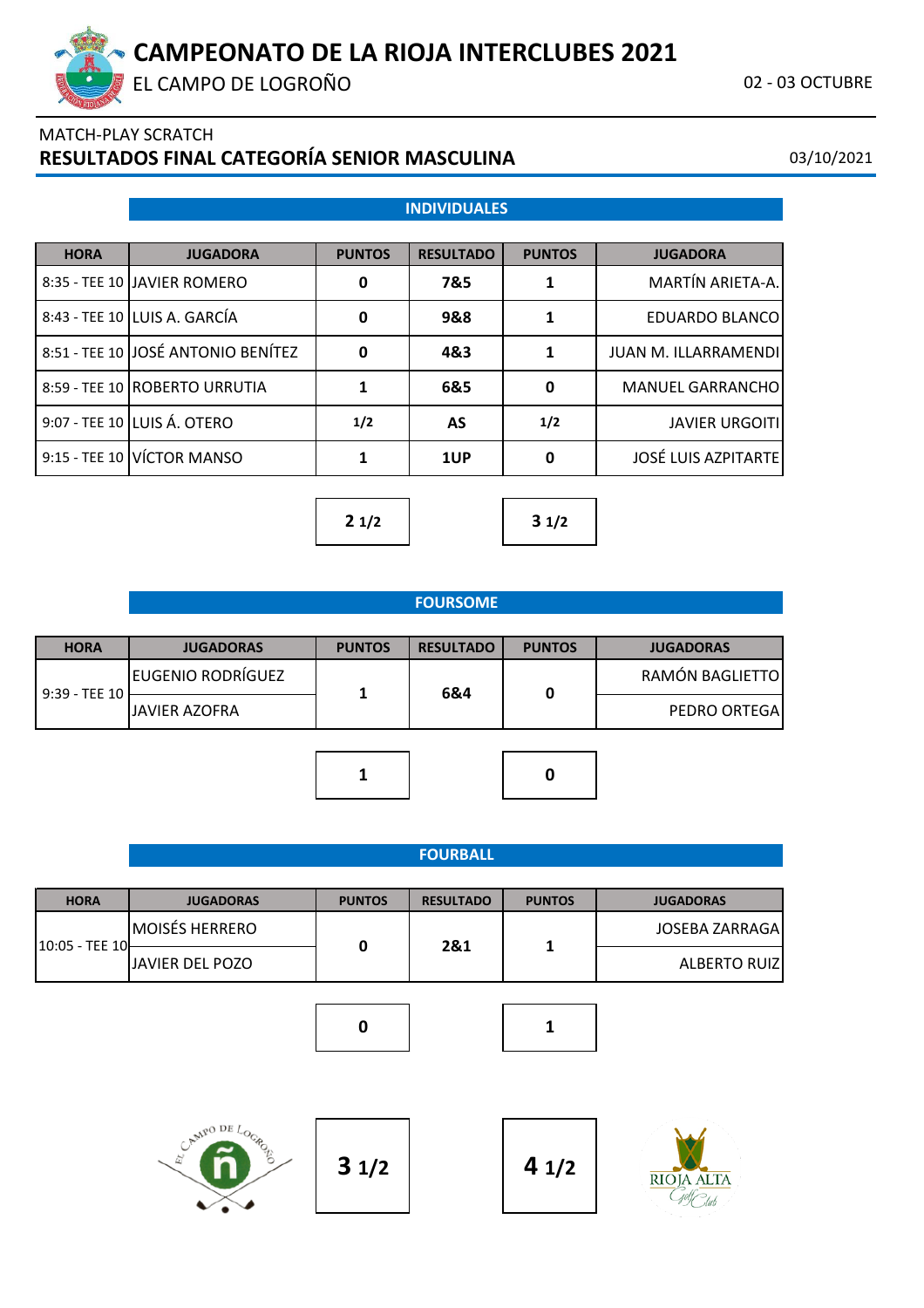

EL CAMPO DE LOGROÑO **02 - 03 OCTUBRE** 

# STROKE-PLAY SCRATCH INDIVIDUAL **RESULTADOS CATEGORÍA SENIOR MASCULINA** 02/10/2021

|  | <b>CAPITÁN: RUIZ GARCÍA, JOSÉ ANTONIO</b>  |    |     |
|--|--------------------------------------------|----|-----|
|  | RL04261399 GARCÍA FAUGERAS, LUIS ALBERTO   | 77 |     |
|  | RL04395415 BENÍTEZ ORMAZÁBAL, JOSÉ ANTONIO | 78 |     |
|  | RL04360080 ROMERO SÁEZ, FCO. JAVIER        | 78 |     |
|  | RL00196087 URRUTIA LÓPEZ, ROBERTO          | 83 |     |
|  | RL04200524 OTERO GONZÁLEZ, LUIS ÁNGEL      | 83 |     |
|  | RL04448767 RODRÍGUEZ GÓMEZ-ULLATE, EUGENIO | 83 | 652 |
|  | RL04407270 MANSO RAMOS, VÍCTOR FRANCISCO   | 84 |     |
|  | RL04459077 AZOFRA SIERRA, FRANCISCO JAVIER | 86 |     |
|  | RL04130842 HERRERO RUBIO, FRANCISCO MOISÉS | 88 |     |
|  | RL04393492 DEL POZO SIERRA, JESÚS          | 92 |     |

|                   | <b>CAPITÁN: LETONA BILBAO, IGNACIO</b>      |     |     |
|-------------------|---------------------------------------------|-----|-----|
|                   | RL05364039 ILLARRAMENDI AREIZAGA, JUAN MARI | 82  |     |
|                   | RL05370992 ARIETA-ARAUNABEÑA L., MARTÍN     | 82  |     |
|                   | RL05112104 BLANCO PASTOR, EDUARDO           | 84  |     |
|                   | RL05455565 GARRANCHO AGUILAR, MANUEL        | 85  |     |
| <b>RIOJA ALTA</b> | RL05384767 ORTEGA ANEAS, PEDRO VICENTE      | 87  |     |
|                   | RL05423164 URGOITI MARTÍN, JAVIER           | 88  | 690 |
|                   | RL05187245 RUIZ ORTIZ, ALBERTO              | 91  |     |
|                   | RL05409071 AZPITARTE GALLASTEGUI, JOSÉ LUIS | 91  |     |
|                   | RL05931341 BAGLIETTO ELÍAS, RAMÓN           | 101 |     |
|                   | RL05452048 ZARRAGA POMPOSO, JOSEBA K.       | 102 |     |

|  |                        | <b>CAPITÁN: GUILLÉN RODRÍGUEZ, JOSÉ IGNACIO</b> |     |     |
|--|------------------------|-------------------------------------------------|-----|-----|
|  |                        | RL04340750 HERRERO MARTÍNEZ, BERNABÉ            | 84  |     |
|  |                        | RL00341432 MADORRÁN MARCOS, LUCIO               | 85  |     |
|  |                        | RL05244031 GORRIÑOBEASCOA E., FCO. JAVIER       | 86  |     |
|  |                        | RL06608061 SÁENZ GIL, BRUNO                     | 87  |     |
|  | g<br><sup>C</sup> AMPO | VB09222745 OZCÁRIZ EIZAGUIRRE, FCO. JAVIER      | 87  | 698 |
|  |                        | RL06439818 SANTAMARÍA PÉREZ, JULIÁN             | 88  |     |
|  |                        | RL06103795 SOLOZÁBAL SÁEZ, FCO. JAVIER          | 89  |     |
|  |                        | RL06447937 MARTÍNEZ LLEDÓ, ÁNGEL                | 92  |     |
|  |                        | RL06819812 GUILLÉN RODRÍGUEZ, JOSÉ IGNACIO      | 93  |     |
|  |                        | RL06432852 ROMERO GARCÉS, VÍCTOR JOSÉ           | 101 |     |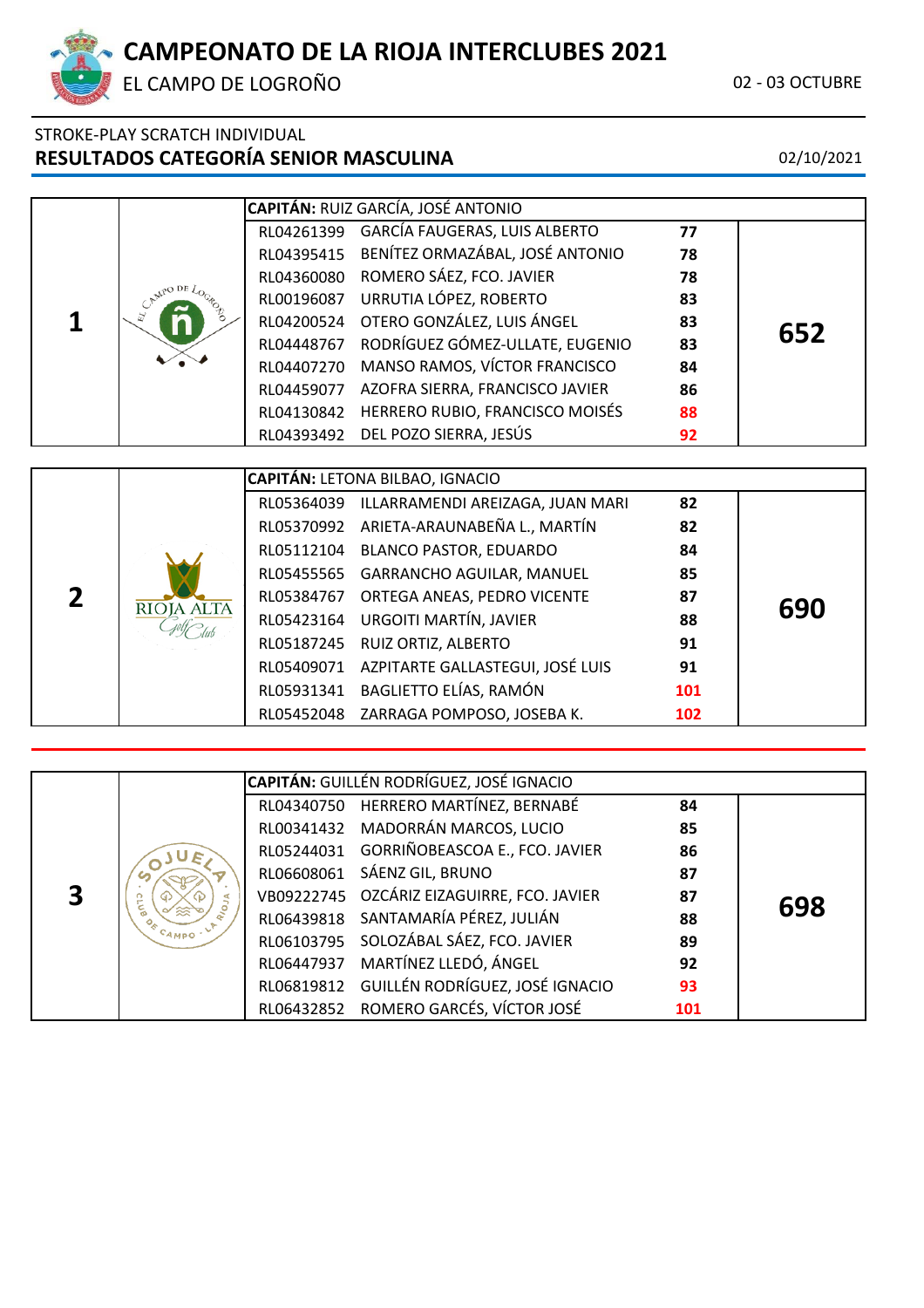EL CAMPO DE LOGROÑO **02 - 03 OCTUBRE** 

# MATCH-PLAY SCRATCH **RESULTADOS FINAL CATEGORÍA FEMENINA** 03/10/2021

#### **INDIVIDUALES**

| <b>HORA</b> | <b>PUNTOS</b><br><b>JUGADORA</b> |  | <b>PUNTOS</b><br><b>RESULTADO</b> |  | <b>JUGADORA</b>    |  |
|-------------|----------------------------------|--|-----------------------------------|--|--------------------|--|
|             | 9:18 - TEE 1   AINHOA GURRUTXAGA |  | 2&1                               |  | LILIANA ANDREOCCII |  |
|             | 9:26 - TEE 1   MARÍA BARCOS      |  | 7&6                               |  | PAULA PÉREZ        |  |





#### **FOURSOME**

| <b>HORA</b>   | <b>JUGADORAS</b> | <b>PUNTOS</b> | <b>RESULTADO</b> | <b>PUNTOS</b> | <b>JUGADORAS</b> |
|---------------|------------------|---------------|------------------|---------------|------------------|
| $9:42 - TEE1$ | LAURA RIEGO      |               |                  |               | MARÍA ALEGRE     |
|               | LEYRE IZQUIERDO  |               | 2&1              |               | ANA DEL VALLEI   |
|               |                  |               |                  |               |                  |

#### **FOURBALL**

**0 1**

| <b>HORA</b>  | <b>JUGADORAS</b>   | <b>PUNTOS</b> | <b>RESULTADO</b> | <b>PUNTOS</b> | <b>JUGADORAS</b>       |
|--------------|--------------------|---------------|------------------|---------------|------------------------|
| 9:50 - TEE 1 | LUCÍA CÁRCELES     |               |                  | 0             | ROSA LÓPEZ             |
|              | <b>CLARA VALLS</b> |               | 5&4              |               | <b>CARMEN MARTÍNEZ</b> |











# **GANA EL CAMPO DE LOGROÑO EN EL 2º HOYO DE DESEMPATE**

(AINHOA GURRUTXAGA vs PAULA PÉREZ)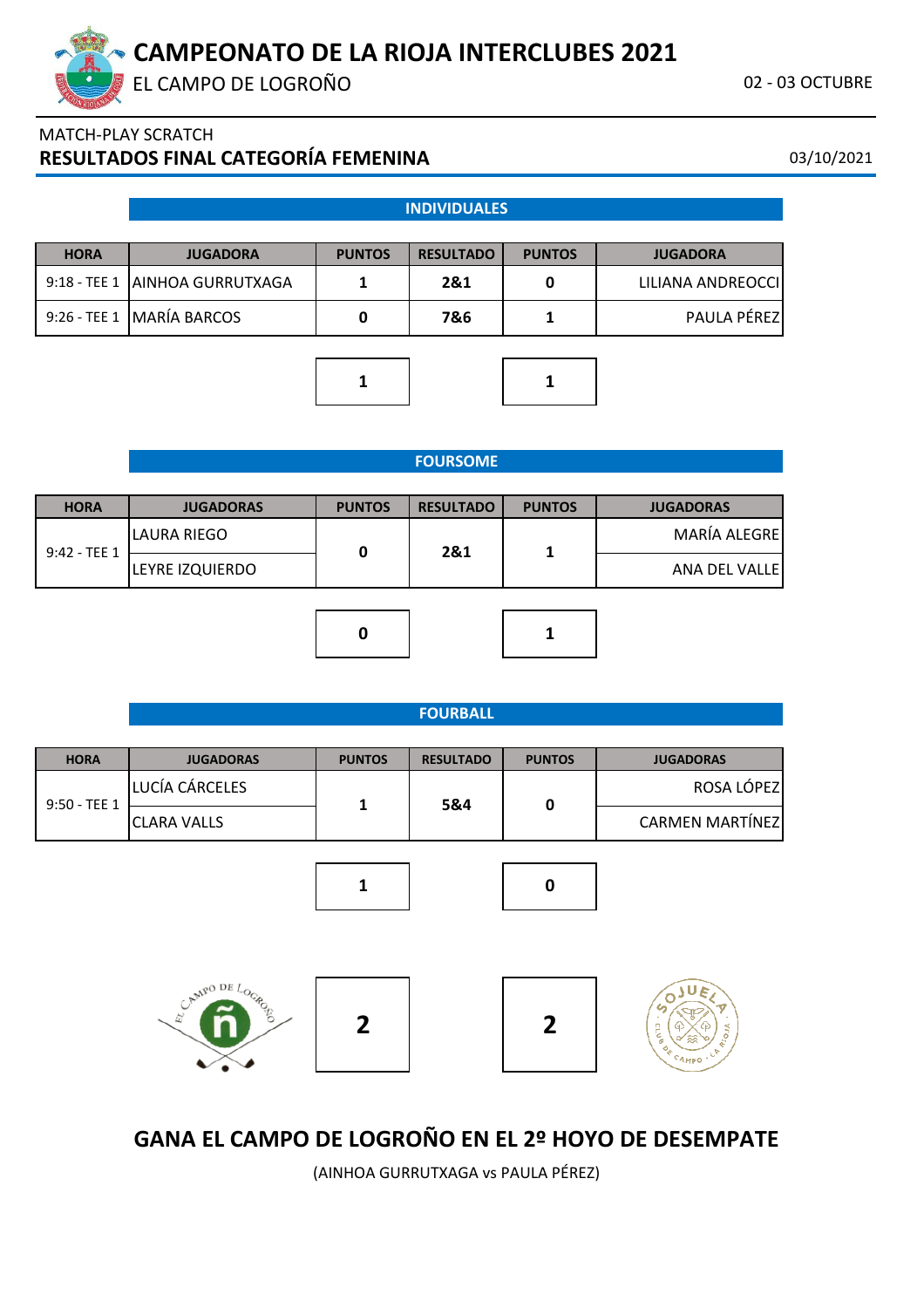

EL CAMPO DE LOGROÑO **02 - 03 OCTUBRE** 

# STROKE-PLAY SCRATCH INDIVIDUAL **RESULTADOS CATEGORÍA FEMENINA** 02/10/2021

|       | CAPITANA: MARTÍNEZ MEDIAVILLA, JULIA |                                           |    |     |  |  |
|-------|--------------------------------------|-------------------------------------------|----|-----|--|--|
|       |                                      | RL04463245 GURRUTXAGA GUTIÉRREZ, AINHOA   | 78 |     |  |  |
|       |                                      | RL04812660 IZQUIERDO VIDAL, LEYRE         | 81 |     |  |  |
|       |                                      | RL04162302 BARCOS GARBAYO, MARÍA          | 82 | 325 |  |  |
|       |                                      | RL04887723 VALLS ALESANCO, CLARA          | 84 |     |  |  |
|       |                                      | RL04917385 RIEGO PÉREZ, LAURA             | 88 |     |  |  |
|       |                                      | RL04813726 CÁRCELES MARTÍNEZ, LUCÍA       | 90 |     |  |  |
|       |                                      |                                           |    |     |  |  |
|       |                                      | <b>CAPITANA: GARBAYO ERASO, MARIANELA</b> |    |     |  |  |
| $J_F$ |                                      | RL06933013 ANDREOCCI, LILLIANA            | 83 |     |  |  |
|       |                                      | RL06820932 PÉREZ GRACIA, PAULA            | 89 |     |  |  |

|      |            | <b>INLOUGZUJJZ FLINLZ UNACIA, FAULA</b> | 03 |     |
|------|------------|-----------------------------------------|----|-----|
|      |            | RL06401974 ALEGRE GONZÁLEZ, MARÍA       | 91 | 356 |
|      |            | RL06469500 DEL VALLE DE DIEGO, ANA      | 93 |     |
| Амро |            | RL06406934 LÓPEZ MORENO, ROSA           | 93 |     |
|      | RL06401943 | MARTÍNEZ GARBAYO, CARMEN                | 95 |     |
|      |            |                                         |    |     |

|              |            | CAPITANA: ALFARO RUIZ DE AGUIRRE, MATXALEN |                                      |     |     |  |  |  |
|--------------|------------|--------------------------------------------|--------------------------------------|-----|-----|--|--|--|
|              |            |                                            | VB14410410 ZAMARREÑO ZATARAIN, MARÍA | 84  |     |  |  |  |
|              |            |                                            | RL05167111 MARTÍNEZ CANO, ALBA       | 92  |     |  |  |  |
| $\mathbf{3}$ |            |                                            | RL05817580 GARCÍA MARTA, LAURA<br>96 |     | 369 |  |  |  |
|              | RIOJA ALTA |                                            | RL05936089 PARDO CHOPITEA, MARÍA     | 97  |     |  |  |  |
|              |            |                                            | RL05405461 CATEURA ARROYO, NIEVES    | 98  |     |  |  |  |
|              |            |                                            | RL05406832 SALEGUI BADIOLA, OIHANNE  | 101 |     |  |  |  |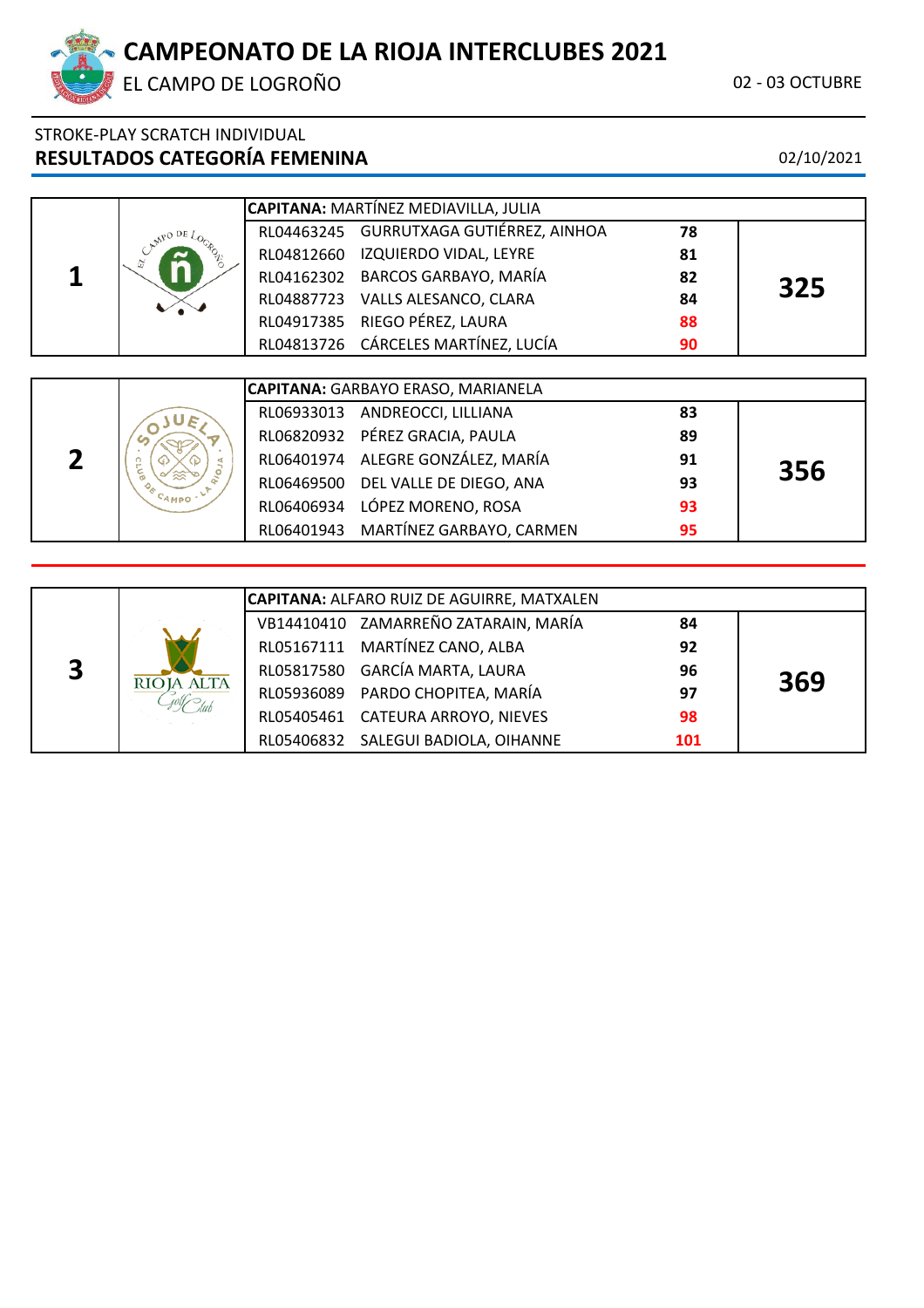EL CAMPO DE LOGROÑO **02 - 03 OCTUBRE** 

# MATCH-PLAY SCRATCH **RESULTADOS FINAL CATEGORÍA MASCULINA** 03/10/2021

# **INDIVIDUALES**

| <b>HORA</b>   | <b>JUGADORA</b>                   | <b>PUNTOS</b> | <b>RESULTADO</b> | <b>PUNTOS</b> | <b>JUGADORA</b>       |
|---------------|-----------------------------------|---------------|------------------|---------------|-----------------------|
|               | 8:30 - TEE 1 DAVID BENÍTEZ        |               | 5&4              | 0             | <b>GAIZKA URIARTE</b> |
| 8:38 - TEE 1  | <b>IKEVIN ZIMMERMAN</b>           | 1             | 9&7              | $\mathbf{0}$  | <b>GORKA ZAMALLOA</b> |
|               | 8:46 - TEE 1 JON ANDER GURRUTXAGA | 1             | 1UP              | $\mathbf 0$   | JAIME GARCÍA-CALZADA  |
| 8:54 - TEE 1  | ADRIÁN RAYA                       |               | 2&1              | 0             | <b>IKER HIRIART</b>   |
|               | 9:02 - TEE 1 DAVID RUIZ DE AZÚA   | 1             | 5&4              | 0             | RUBÉN PELLEJERO       |
| $9:10 - TEE1$ | <b>IDIEGO ZULUETA</b>             |               | 7&6              | 0             | <b>IGNACIO ABAD</b>   |

**6 0**

| <b>HORA</b>  | <b>JUGADORAS</b>         | <b>PUNTOS</b> | <b>RESULTADO</b> | <b>PUNTOS</b> | <b>JUGADORAS</b>    |
|--------------|--------------------------|---------------|------------------|---------------|---------------------|
| 9:34 - TEE 1 | <b>CAYETANO ESTABLIE</b> |               |                  |               | <b>JOEL PALACIO</b> |
|              | IPABLO SANTAOLALLA       |               | 6&5              |               | IÑIGO SAGASTI       |
|              |                          |               |                  |               |                     |

### **FOURBALLS**

**1 0**

| <b>HORA</b>   | <b>JUGADORAS</b>      | <b>PUNTOS</b> | <b>RESULTADO</b> | <b>PUNTOS</b> | <b>JUGADORAS</b>    |
|---------------|-----------------------|---------------|------------------|---------------|---------------------|
| 10:00 - TEE 1 | JESÚS PEÑA            | 0             | 1UP              |               | <b>TOBY MARTIN</b>  |
|               | <b>JUAN IZQUIERDO</b> |               |                  |               | <b>AIER ORUETAL</b> |
| 10:10 - TEE 1 | ARTURO PEÑA           |               |                  |               | ROBERTO GARCÍA      |
|               | <b>LUIS SALAS</b>     | 1/2           | AS               | 1/2           | ÓSCAR SACRISTÁN     |

**1/2 1 1/2**